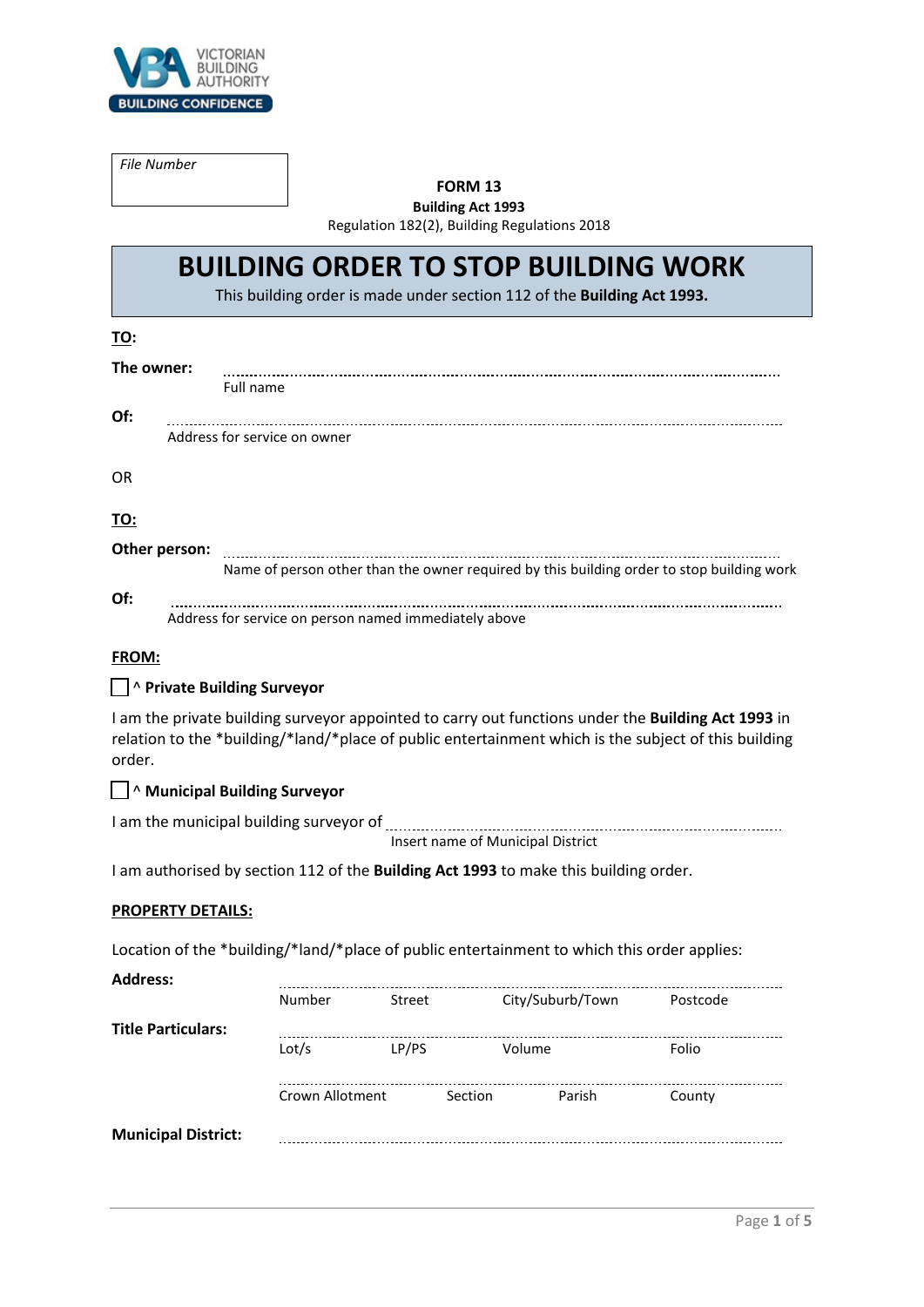#### **STOP WORK ORDER:**

I, as the relevant building surveyor, order that:

\*1. By  $\frac{1}{\text{[insert time]}}$  on  $\frac{1}{\text{[insert date]}}$ , the owner must stop the following building work on the \*building/\*land/\*place of public entertainment located at \_\_\_\_\_\_\_\_\_\_\_\_\_\_\_\_\_\_\_\_\_\_<br>
[insert address]

[insert description of building work that must stop]

\*2. By  $\frac{1}{\text{[insert time]}}$  on  $\frac{1}{\text{[insert date]}}$   $\frac{1}{\text{[insert time of person other than owner who is subject to this stop work order]}}$ must stop the following building work on the \*building/\*land/\*place of public

entertainment located at \_\_\_\_\_\_\_\_\_\_\_\_\_\_\_\_\_\_\_\_\_\_\_\_\_\_\_\_\_\_\_\_\_: [insert address]

[insert description of building work that must stop]

#### **\*EXEMPT BUILDING WORK:**

The following building work or part of the building work is exempt from this stop work order:

[*Specify building work that is exempt from the stop work order if the relevant building surveyor considers that it is necessary for the exempt work to be carried out and the reasons for the exemption \*in the interests of the safety or security of the building, land or place of public entertainment on which the building work is being carried out/\*in the interests of the safety or health of any member of the public/\*to prevent a nuisance to members of the public or occupiers of nearby properties.*]

#### **\*INSPECTION DETAILS:**

\*The date and time of any inspection of the \*building/\*land/\*place of public entertainment carried out by myself as the relevant building surveyor was—

Time of inspection: **<u>with increase and the Date of inspection:</u> Constanting in the Date of inspection:** 

[list any inspections carried out by the Relevant Building Surveyor]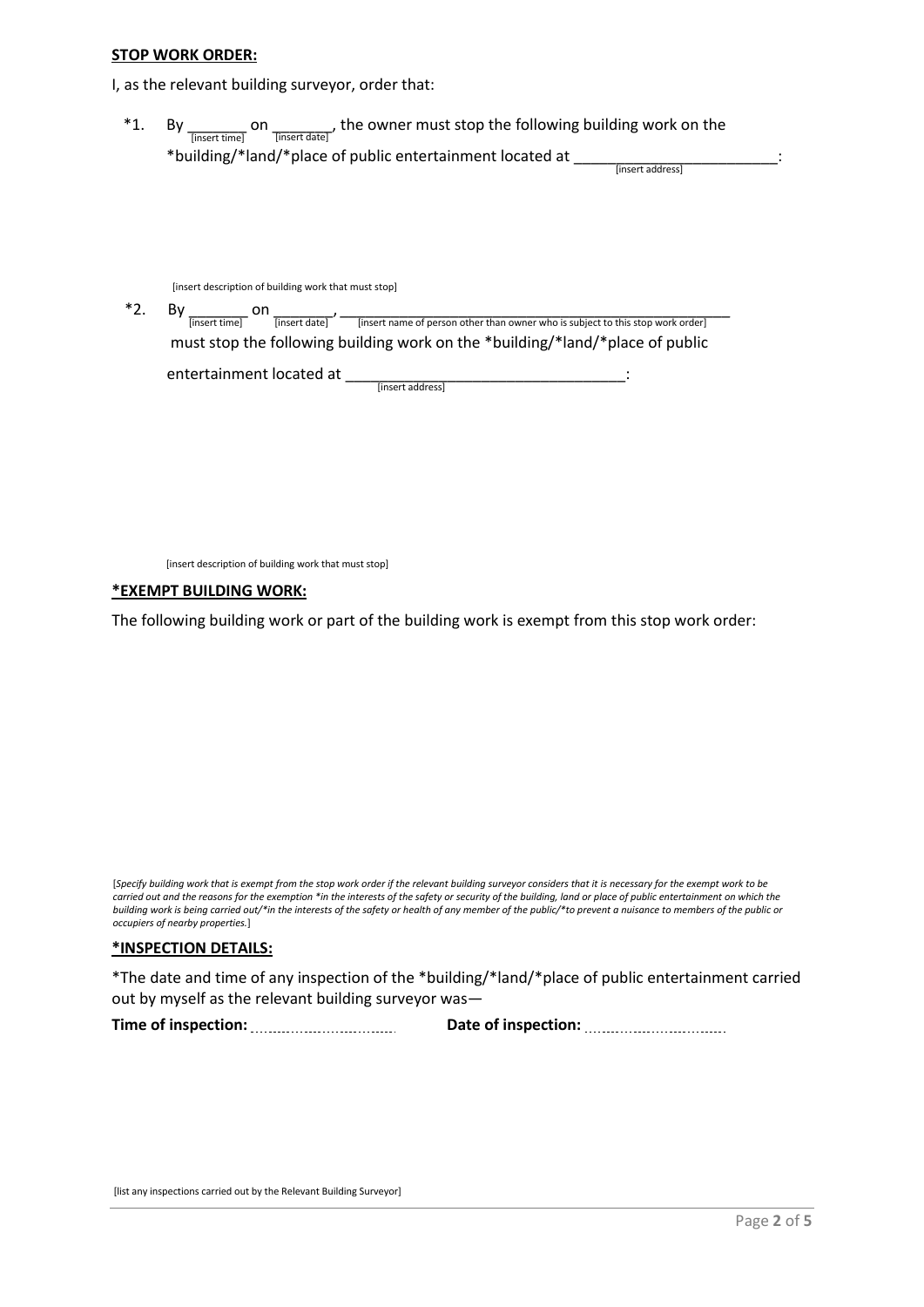\*The date and time of any inspection relied on by myself as the relevant building surveyor for the purpose of making this order, and the name and qualifications of the person or persons who conducted the inspection are—

| Time of inspection: |      | Date of inspection:      |            |  |  |  |  |
|---------------------|------|--------------------------|------------|--|--|--|--|
| Inspected by:       |      |                          |            |  |  |  |  |
|                     | Name | Qualifications/Job title | RBP number |  |  |  |  |

[list details of any inspections relied on by the relevant building surveyor]

#### **REASON(S) WHY THIS ORDER WAS MADE:**

In accordance with section 112 of the **Building Act 1993**, I am of the opinion that—

## \***Building work contravenes the Building Act 1993**

Building work has been carried out on the \*building/\*land/\*place of public entertainment in contravention of the **Building Act 1993**. The building work that contravenes the **Building Act 1993** is

\_\_\_\_\_\_\_\_\_\_\_\_\_\_\_\_\_\_\_\_\_\_\_\_\_\_\_\_\_\_\_\_\_\_\_\_\_\_\_\_\_\_\_\_\_\_. [describe work]

[state reason(s) why the building work does not comply with the Building Act 1993, using specific references to the section(s) of that Act that have been breached by the building work]

## **\*Building work contravenes the Building Regulations 2018**

Building work has been carried out on the \*building/\*land/\*place of public entertainment in contravention of the Building Regulations 2018.

The building work that contravenes the Building Regulations 2018 is

\_\_\_\_\_\_\_\_\_\_\_\_\_\_\_\_\_\_\_\_\_\_\_\_\_\_\_\_\_\_\_\_\_\_\_\_\_\_\_\_\_\_\_\_\_\_\_\_\_\_\_\_\_\_\_\_\_\_\_\_\_\_\_\_\_\_\_\_\_\_\_\_\_\_\_\_\_\_\_\_\_. [describe work]

[state reason(s) why the building work does not comply with the Building Regulations 2018, using specific references to the regulation(s) that have been breached by the building work, including clauses of the BCA where applicable]

#### **\*Building work is a danger to life, safety or health**

Building work is a danger to the life, safety or health of any member of the public or of any person

using the \*building/\*land/\*place of public entertainment or to any property.

The building work that is a danger to life, safety or health is

\_\_\_\_\_\_\_\_\_\_\_\_\_\_\_\_\_\_\_\_\_\_\_\_\_\_\_\_\_\_\_\_\_\_\_\_\_\_\_\_\_\_\_\_\_\_\_\_\_\_\_\_\_\_\_\_\_\_\_\_\_\_\_\_\_\_\_\_\_\_\_\_\_\_\_\_\_\_\_\_\_. [describe work]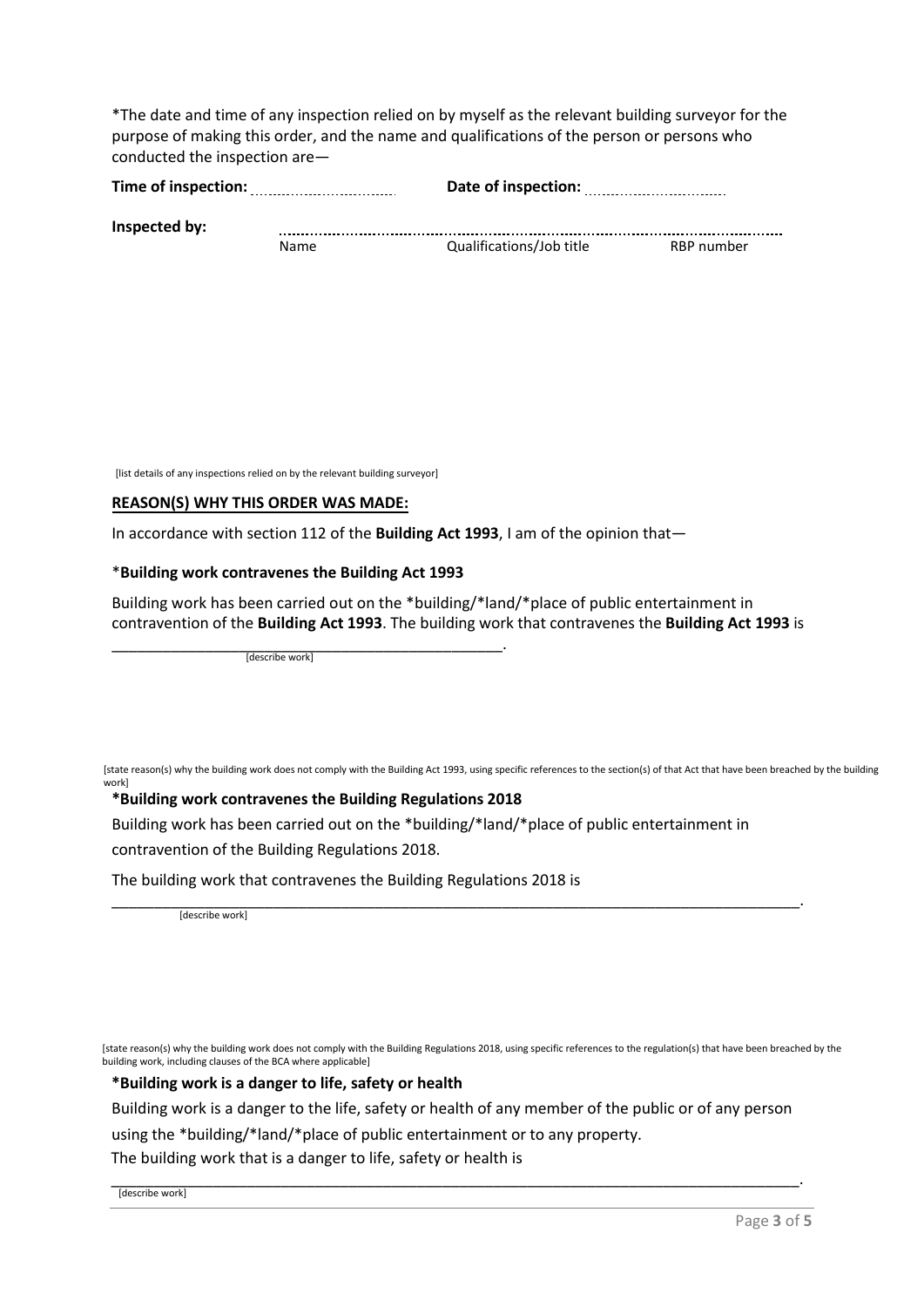[state reason(s) why the building work is a danger to the life, safety or health of any member of the public or of any person using the building, land or place of public entertainment or to any property]

#### **\*Building work affects the support of any adjoining property**

Building work affects the support of any adjoining property.

[state reason(s) why the building work is affecting the stability of any adjoining property, including details of the location of the adjoining property affected]

#### **BUILDING ORDER TO STOP BUILDING WORK MADE BY:**

| <b>Relevant building surveyor:</b>   |  |  |  |  |  |
|--------------------------------------|--|--|--|--|--|
| Name and RBP number                  |  |  |  |  |  |
| <b>Address:</b>                      |  |  |  |  |  |
|                                      |  |  |  |  |  |
|                                      |  |  |  |  |  |
| Building Order number: Manual Museum |  |  |  |  |  |
|                                      |  |  |  |  |  |
|                                      |  |  |  |  |  |
| A Select as applicable               |  |  |  |  |  |
| * Delete if inapplicable             |  |  |  |  |  |
| <b>NOTES:</b>                        |  |  |  |  |  |

Duration of building order

1. Under section 117 of the *Building Act 1993* (the Act), a building order remains in force, and if amended remains in force as amended, until it is complied with or it is cancelled by the relevant building surveyor or Building Appeals Board.

#### Amendment or cancellation

2. Under section 116 of the Act, if there is a change in circumstances after the service of a building order, the owner may request the relevant building surveyor to amend or cancel the building order.

Compliance and exemptions

3. If an order to stop building work is made under section 112 of the Act, the person to whom the order is directed must stop the building work. Exemptions apply to the building work carried out in compliance with an order under section 111 of the Act, building work carried out in compliance with a direction to fix building work and to